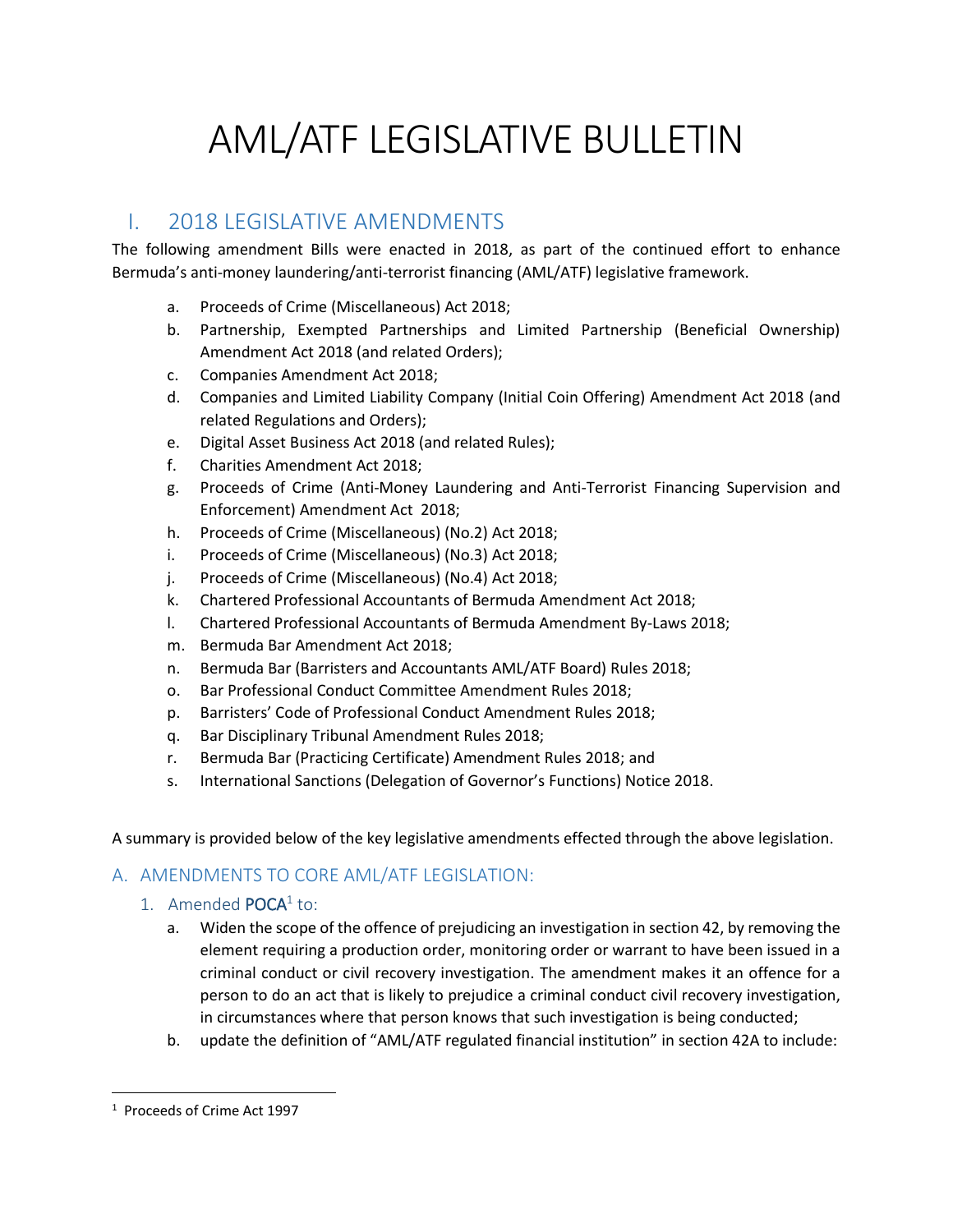- i. Private trust companies that do not either utilise the services of a Corporate Service Provider (CSP) licensed by the BMA or a have a BMA-licensed trustee in their corporate structure;
- ii. a new paragraph (j), for the purpose of including within the meaning of that term, a person who carries on a business of providing to their customers any of the financial activities listed in the new Schedule 3 to this Act. A transitional period of three (3) months (legislation brought into effect September 7, 2018) was provided for persons affected by this amendment and the provisions contained in Schedule 3, to allow them to continue to carry on business during which time they should apply for registration with the BMA under section 9 of SEA;
- c. introduce and define the concept of a 'financial group' (s.42A) and empower and make provisions for the Minister responsible for Justice to designate a financial group (s.42B), for the purpose of applying group supervision for anti-money laundering and anti-terrorist financing;
- d. specify in sections 45 46 that disclosures should be made *promptly* to the FIA, in relation to suspicious activities, regarding the acquisition, possession or use of property believed to be the proceeds of criminal conduct;
- e. specify in section 47 that the tipping off offence also arises where the breach occurs regarding reports of suspicions that are in the process of being made within the internal reporting mechanism or externally to the FIA;
- f. expand the responsibilities of the National Anti-Money Laundering Committee to include coordinating the identification, assessment and understanding of money-laundering and terrorist financing risks and ensuring that such risk assessments are kept up to date;
- g. Include financial groups and regulated non-financial businesses and professions within the scope of persons to whom the Minister may issue directions under this Act (ss.49AA – 49M); and also specify that the Minister can issue directions, not only when countries are called upon to apply specified AML/ATF counter-measures by the FATF, but also when required to do so by the Caribbean Financial Acton Task Force (CFATF);
- h. extend from three months to six months, the period for which seized property may be authorized for continued detention by the courts. The total maximum period for which any property can be detained under section 50 of the Act remains at two years;
- i. insert a new Schedule 3, which provides as follows:

 $\overline{a}$ 

- i. paragraph 1 lists the financial activities which are specified for the purposes of paragraph (j) of the definition of "AML/ATF regulated financial institution". This list matches the list of activities that comprise the definition of "financial institution" in the glossary to the FATF's 2012 Standards<sup>2</sup> and 2013 Methodology<sup>3</sup>;
- ii. paragraph 2 specifies the exceptions which are not to be considered "financial activities" for the purposes of the new paragraph (j) in the definition of "AML/ATF regulated financial institution"; and

 $2$  The FATF Recommendations – International Standards on Combating Money Laundering and the Financing of Terrorism & Proliferation: Adopted by FATF Plenary in February 2012 (last updated October 2018)

<sup>&</sup>lt;sup>3</sup> The FATF Methodology – Assessing Technical Compliance with the FATF Recommendations and the Effectiveness of the AML/CFT Systems: Adopted by FATF Plenary in February 2013 (last updated October 2018)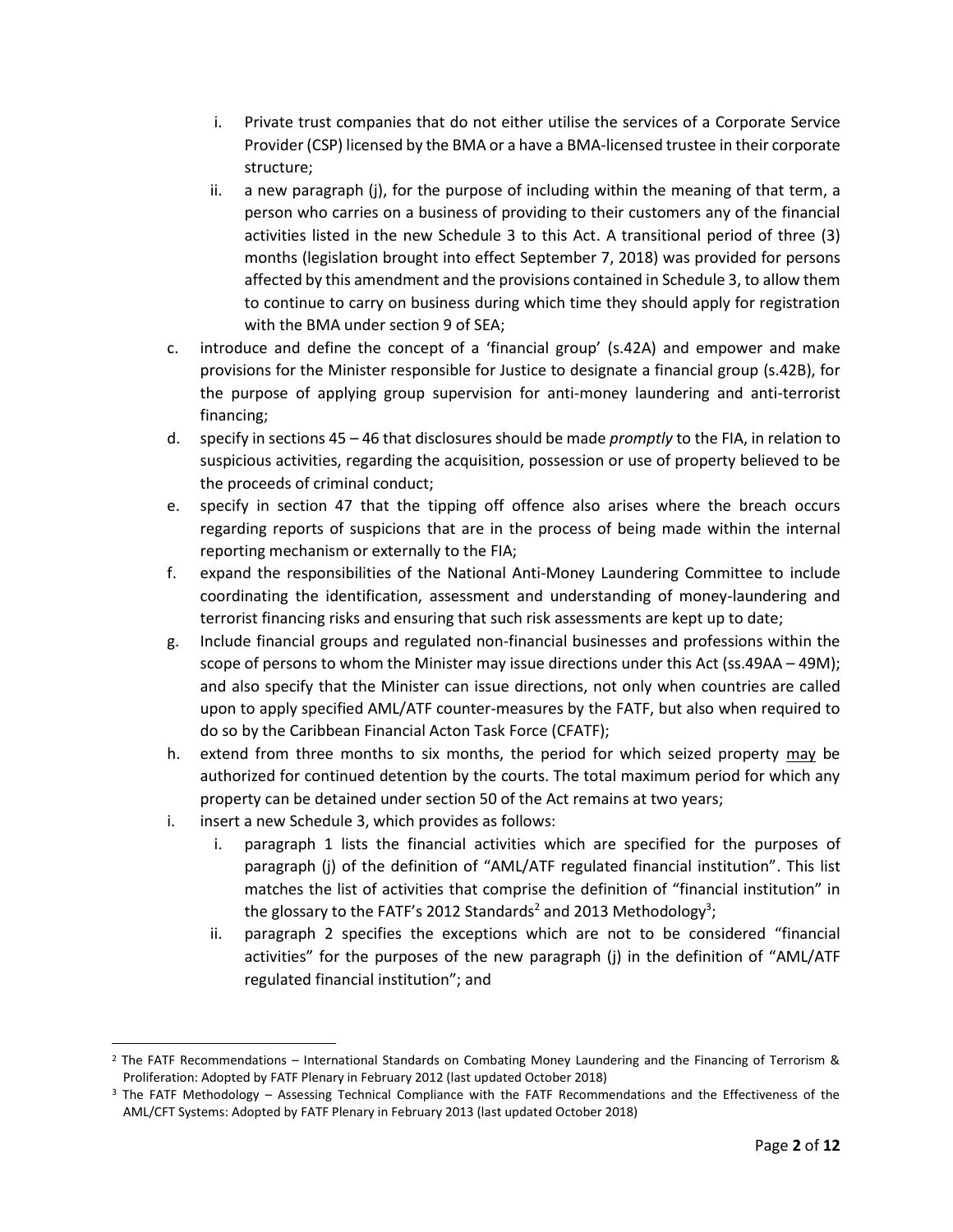iii. paragraph 3 provides interpretation for some terms used in paragraph 2 of Schedule 3.

**NB: the intended purpose of this amendment, read together with the amendment to the definition of the term "AML/ATF regulated financial institution", is to include within the scope of the AML/ATF regime lending, financial leasing and financial guarantee businesses that are not otherwise covered under the AML/ATF regime, unless they are expressly exempted by this amendment.**

## 2. Amended ATFA<sup>4</sup> to:

- a. update and consolidate the definition of the term "AML/ATF regulated financial institution" in this Act, by repealing the existing definition and referring to the amended definition in POCA;
- b. introduce and define the concept of a 'financial group', by reference to the relevant provision in POCA;
- c. specify the definition of 'relevant person' for consistency with the remainder of the AML/ATF laws;
- d. make a consequential amendment in the definition of the term insurer, to account for the fact that the term "AML/ATF regulated financial institution" is now substantively defined in section 42A of the Proceeds of Crime Act 1997 and accordingly to refer to that provision, wherein a specific paragraph is referenced for the purpose of explaining the meaning of 'insurer' in this Act;
- e. specify in section 9 that disclosure of information includes disclosures relating to attempted commission of an offense, offences that are in progress, as well as those which have already been committed. The amendment also requires such disclosures to be made promptly;
- f. include financial groups and regulated non-financial businesses and professions within the scope of persons to whom the Minister may issue directions under this Act (ss.12B  $-$  120); and also specify that the Minister can issue directions, not only when countries are called upon to apply specified AML/ATF counter-measures by the FATF, but also when required to do so by the CFATF;
- g. increase the penalties for offences under the Act, by providing in section 13 for a fine of *\$50,000 and/or imprisonment for five years* upon summary conviction; and for a conviction on indictment to *an unlimited fine and/or imprisonment of twenty years*;
- h. in Schedule 1 of the Act as it relates to the offence of "failure to disclose", require disclosure in circumstances where it is known that another person *is committing or attempting to commit* an offense, as well as when they have already committed an offense. The amendment also requires that such disclosures are made *promptly*.

 $\overline{a}$ 

<sup>4</sup> Anti-Terrorism (Financial and Other Measures) Act 2004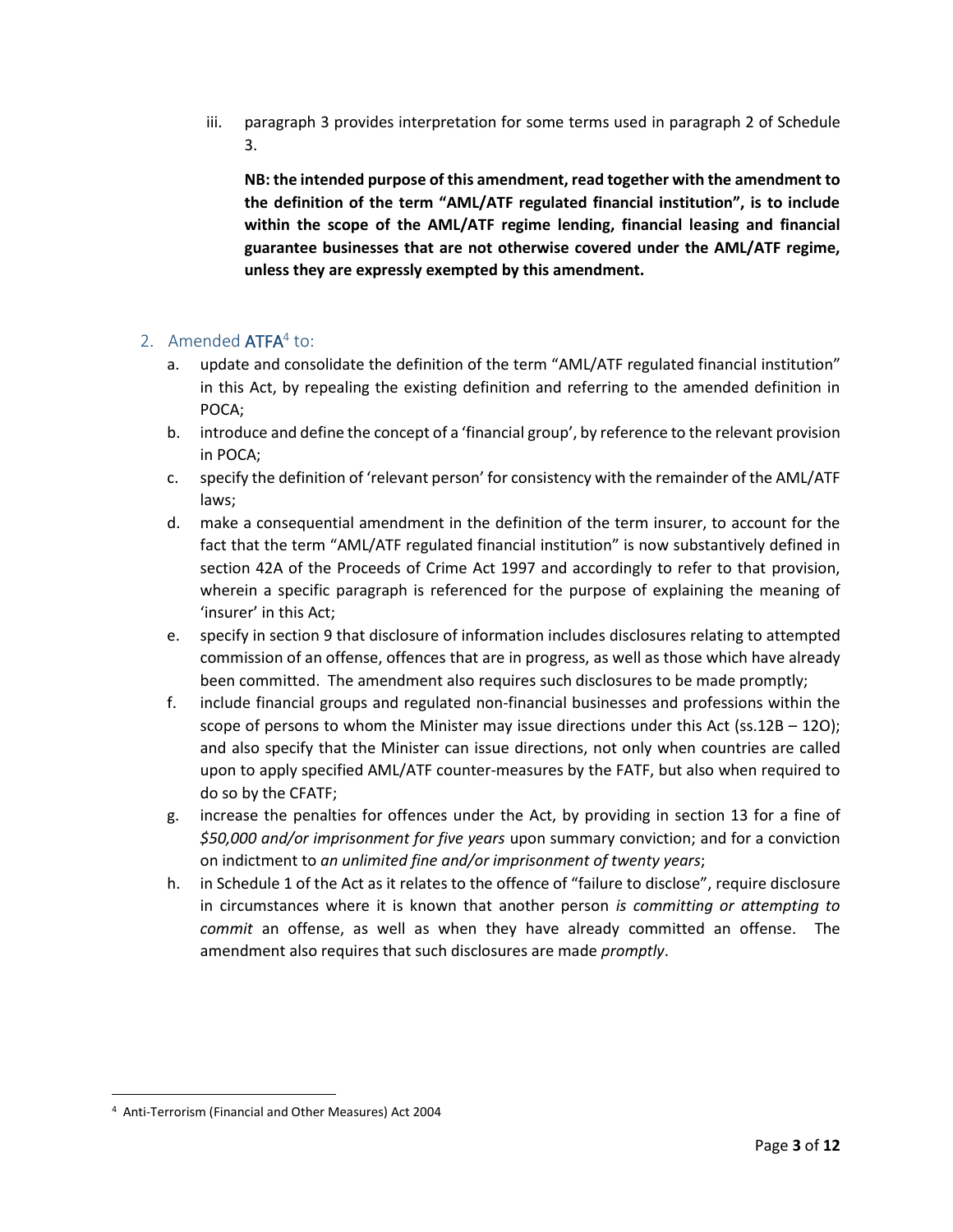#### 3. Amended SEA<sup>5</sup> to:

 $\overline{a}$ 

- a. update and consolidate the definition of the term "AML/ATF regulated financial institution" in this Act, by repealing the existing definition and referring to the amended definition in POCA;
- b. incorporate the concept and definition of "financial group" within the Act and specify in section 6 that the supervision of these entities is part of the supervisory functions of the BMA. Other consequential amendments are made throughout the Act to appropriately incorporate them within the scope of the Act;
- c. include the 'Digital Asset Business Act 2018' in the Acts listed in the definition of 'regulatory Acts';
- d. authorise supervisory authorities to cooperate with each other and to also cooperate with the Registrar General in his capacity as supervisor for registered charities;
- e. clarify in section 5 that supervision of relevant persons is to be conducted *on a risk-sensitive basis*, and that financial groups are appropriately included into the supervisory regime;
- f. expand the statutory responsibilities of supervisory authorities, to mandate them to also effectively monitor regulated entities for the purpose of securing their compliance with their international financial sanctions obligations, directions issued or licence conditions made by the Minister under POCA and ATFA;
- g. require supervisory authorities to also issue guidance to their regulated sectors in relation to compliance with international financial sanctions, as well as in relation to directions issued by the Minister under those Acts and to also update all such AML/ATF guidance as necessary;
- h. include Compliance Officers among the persons who are subject to the "fit and proper test";
- i. introduce an offence in section 9 and specify the penalty for a person to carry on business without being registered as a non-licensed AML/ATF regulated financial institution or a nonregulated financial business or profession;
- j. specify in section 10 that an application for registration by a non-licensed AML/ATF regulated financial institution must include information as to whether the persons associated with the applicant are fit and proper persons within the meaning of that Act;
- k. specify in section 11 the grounds for refusal of an application for registration by a non-licensed AML/ATF regulated financial institution, to include the fact that a person associated with the applicant is not a fit and proper person. This gives teeth to the amendment in section 10;
- l. mandate in section 11A that the "fit and proper person test" will also apply to the reporting officer, compliance officer and the director, controller or senior executive of a non-licensed AML/ATF financial institution. To also stipulate that the test to determine fitness and propriety, as well as the criteria on which that determination is to be made, will be applied not only by the FIA but also by the competent authority responsible for non-licensed AML/ATF regulated financial institutions;
- m. include non-licensed AML/ATF regulated financial institutions in the definitionsin section 11B, of the terms 'director', 'controller' and 'senior executive' for the purposes of the fit and proper test, so that it is clear which individuals associated with such institutions would be a director, controller or senior executive;

<sup>5</sup> Proceeds of Crime (Anti-Money Laundering and Anti-Terrorist Financing Supervision and Enforcement) Act 2008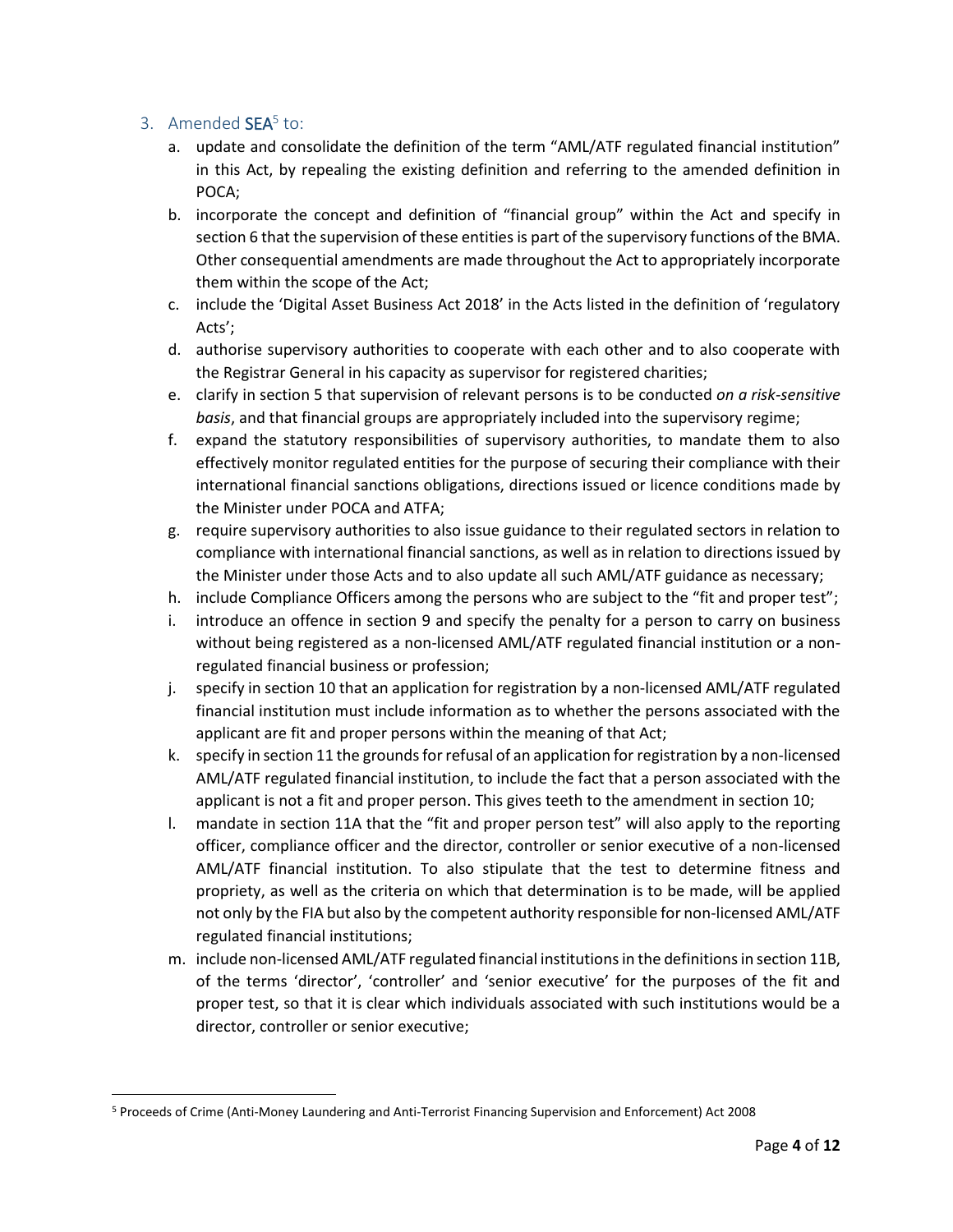- n. expand the grounds in section 12 on which a person's registration may be cancelled by a competent authority, to include the breach by a registered entity of a material provision of a direction or licence condition issued by the Minister under powers granted in POCA or ATFA;
- o. repeal section 13A in relation to the FIA's power to issue directives to registered entities; in favour of more comprehensive disciplinary measures being incorporated into Part 4 of the Act;
- p. introduce a late penalty fee in section 14 for non-licensed AML/ATF financial institution ONLY, in relation to the late payment of the prescribed annual fee. The penalty is now equal to the amount of 10% of the fee due for every month that the fee remains unpaid;
- q. implement in Chapter 4, a wider array of disciplinary measures in addition to the civil penalties (of fines), for competent authorities to apply to relevant persons who breach their obligations under the Regulations, Ministerial directions or licence conditions. In the case of persons supervised by the BMA, the civil penalty has also been increased from \$500,000 to \$10 million. The additional disciplinary measures include:
	- i. Directives;
	- ii. Restriction of license;
	- iii. Revocation of license;
	- iv. Public censure;
	- v. Prohibition Orders;
	- vi. Injunctions; and
	- vii. Petition for Winding-Up or Dissolution.
- r. specify that the supervisory authority for regulated professional firms (Barristers and Accountants AML/ATF Board) may also issue directives to such firms for breaches of a direction or license condition issued by the Minister under POCA or ATFA; as well as to impose civil penalty for breach of a direction also.

#### 4. Amended the Regulations<sup>6</sup> to:

 $\overline{\phantom{a}}$ 

- a. update and consolidate the definition of the term "AML/ATF regulated financial institution" in the Regulations, by repealing the existing definition and referring to the amended definition in POCA;
- b. remove the 25% threshold from the definition of 'beneficial owner' in regulation 3(3), to make it clear that a specified interest in all categories of trust property, not just the capital, will be included in the definition;
- c. specifying in regulation 4 that the Regulations also apply to "financial groups" as defined and recognised in the other AML/ATF legislation;
- d. update the list of customer due diligence measures that relevant persons must carry out for customers that are legal persons and legal arrangements, to include information of their legal powers and the nature of their business'
- e. clarify that CDD measures include obtaining information on and taking steps to understand the purpose and intended nature of the business relationship, as well as the nature of the

<sup>6</sup> Proceeds of Crime (Anti-Money Laundering and Anti-Terrorist Financing) Regulations 2008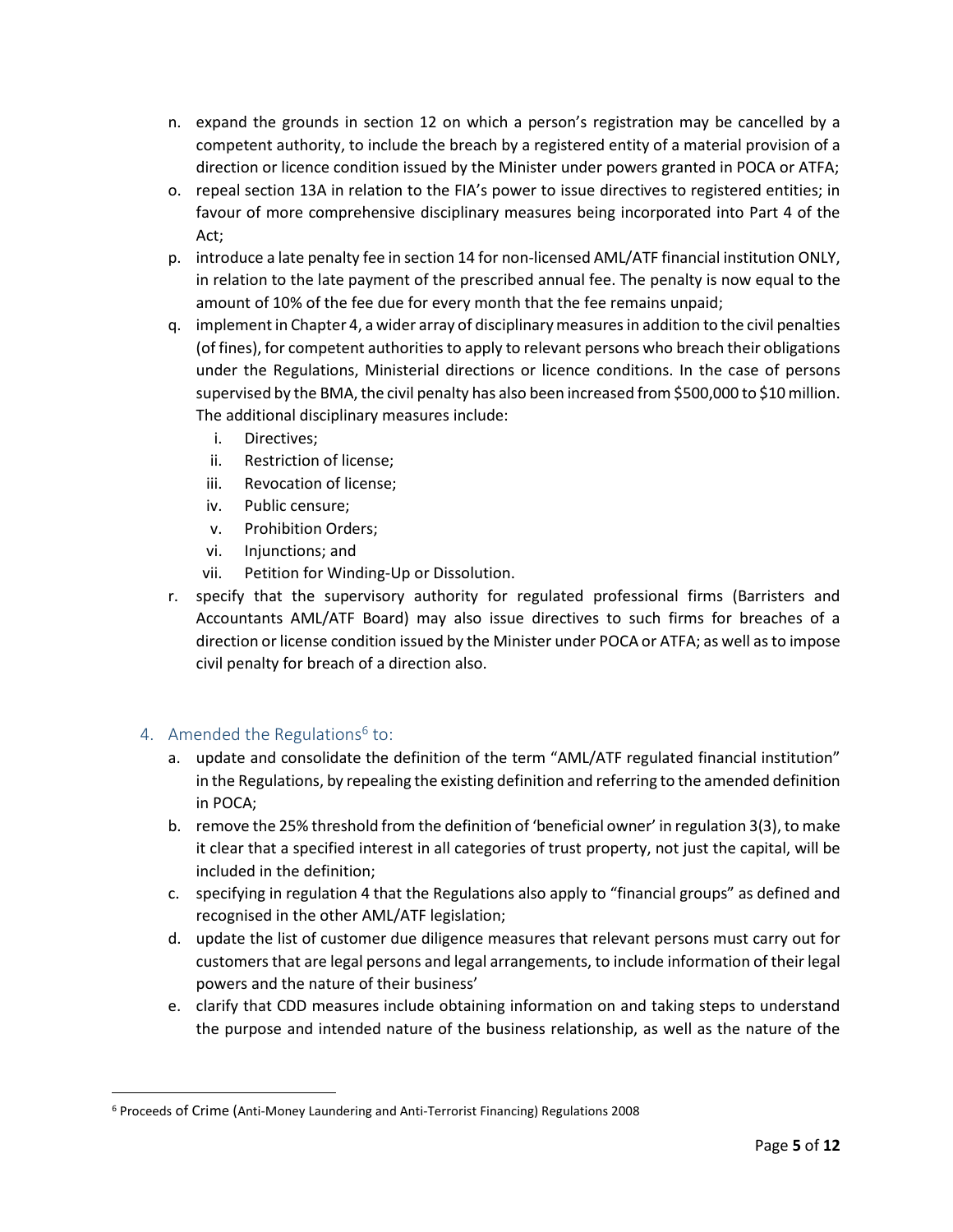customer's business; and these should be considered when assessing risk and the level of due diligence to be undertaken;

- f. specify in regulation 6 that the beneficiary of a trust or life insurance policy must be included as a risk factor in determining the extent of customer due diligence measures related to a life insurance policy;
- g. remove references to "bank" in regulation 8, to ensure that the term "account" will apply to a wide range of accounts that can be opened for a customer by a relevant person;
- h. revise the requirement in regulation 9 on the obligations on relevant persons when CDD measures cannot be completed, in order to make it clear that one obligation is that they must not open an account or carry out a transaction for that customer;
- i. specify in regulation 10 that simplified due diligence can only be applied, after assessing the risk of money laundering or terrorist financing and it is determined that the ML/TF risk is low, and it is also determined that there is no suspicion of money laundering or terrorist financing;
- j. make it clear that:
	- i. the enhanced due diligence measures required in regulation 11(3) to be applied by a bank offering correspondent banking services, should also be applied to a respondent bank within Bermuda, not just to an overseas respondent bank; and
	- ii. the requirements in regulation 11(4), in relation to enhanced due diligence on business relationships with politically exposed persons (PEP), apply to both proposed new relationships with such customers, and to existing relationships with such customers, where the existing customer becomes a PEP;
- k. insert a new regulation 12A to outline the measures to be applied to the supervision of financial groups, to ensure that all required procedural regulations apply to financial groups;
- l. make it clear that the prohibition contained in regulation 13(3) against opening anonymous accounts, also applies to opening of accounts in '*obviously fictitious names*';
- m. in regulation 14, permit real estate brokers licensed under the Real Estate Brokers' Licensing Act 2017 to rely on the customer due diligence measures undertaken by other real estate brokers licensed in Bermuda, provided there is compliance with the relevant conditions outlined in that regulation;
- n. in relation to the recordkeeping requirements contained in regulation 15(2) and (3), make it explicit that CDD information and records, as well as account files and business correspondence for a customer, must be kept throughout the business relationship and for 5 years after the relationship ends, and in the case of occasional transactions, for 5 years after the transaction is completed. The amendment also made clear that all transaction records, must be retained for 5 years after the completion of the transaction, provided they are kept in a manner to allow for the reconstruction of individual transactions;
- o. in regulation 16, require relevant persons to promptly respond to enquiries from a relevant supervisor, requiring documentation of, and updating of assessments of money laundering and terrorist financing risks, such assessments taking into account the appropriate aspects of the business;
- p. require regulated entities to respond to enquiries from the Financial Intelligence Agency and the Police "without delay", instead of merely when "reasonably practicable", in order to make the requirement for prompt action clearer;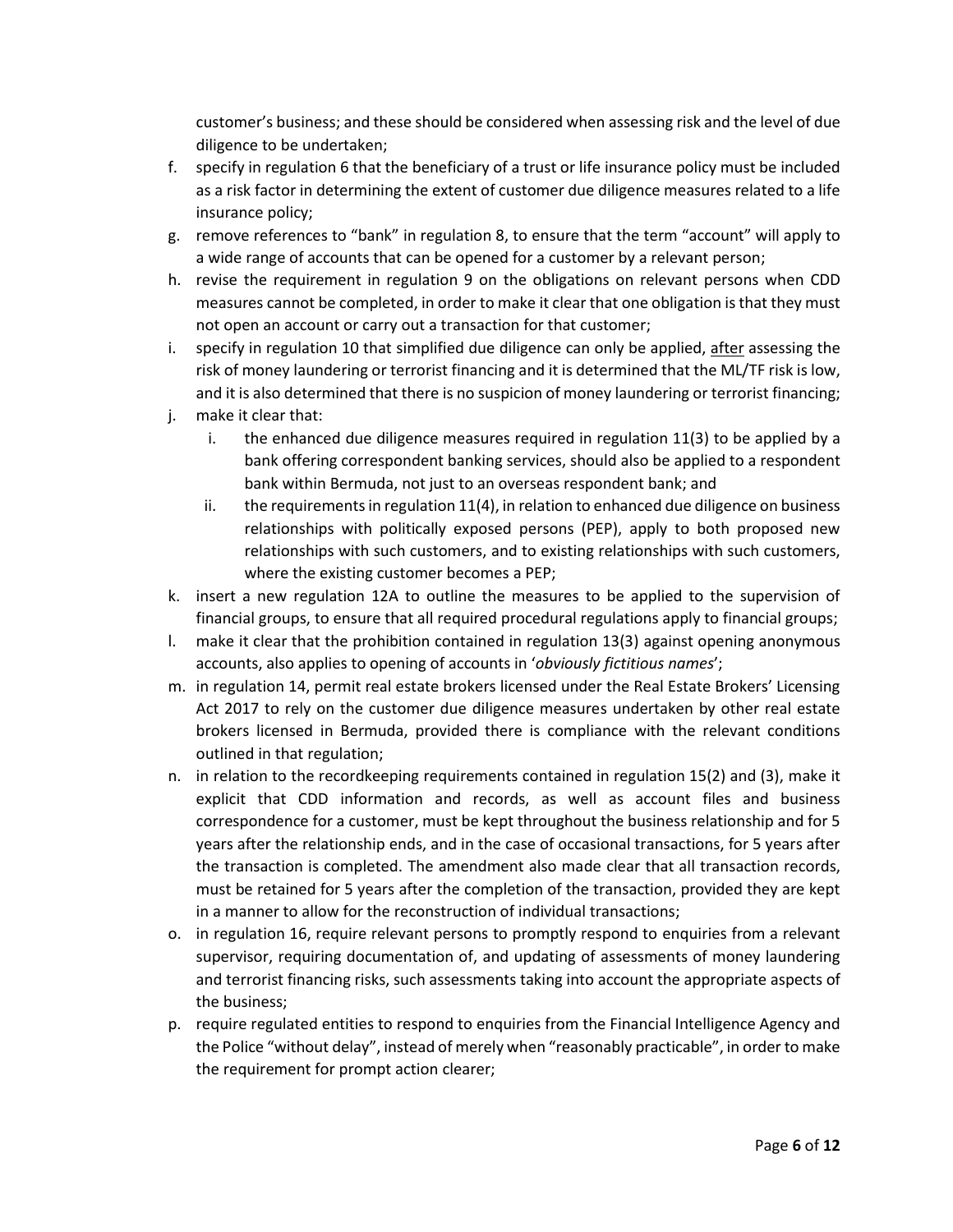- q. specify that the legal requirements for CDD on legal persons and legal arrangements must also include information on the nature of the business and on the legal powers that regulate and bind the legal person or legal arrangement;
- r. expand the requirements in relation to enhanced due diligence, to mandate regulated entities to also apply enhanced due diligence measures to business relationships or customers, whenever a customer or transaction is in or from a country which the CFATF has identified as posing a high risk;
- s. correct language in regulation 18A, to make it clear that the provision applies to all regulated entities (relevant persons) and not just to AML/ATF regulated financial institutions;
- t. clarify the definition of "batch file transfer" in regulation 21, to specify that it includes the action of individual transfers to the *same* payment service provider; and making other amendments to regulations 22, 25, 26, 30, 31 and 31A to align more precisely with the FATF requirements in Recommendation 16.
- u. specify in regulation 22 that the absence of the details of pre-paid cards in wire transfer information is to be noted and also to ensure that any card transactions to effect a person to person transfer of funds are subject to the wire transfer information requirements; and
- v. revoke and replace regulation 25 to clarify the information requirements related to batch file transfers which include payments from only a single payer.

#### 5. Amended the **FIA Act**<sup>7</sup> to:

- a. expand and clarify the mandate of the Financial Intelligence Agency (FIA) under section 14 regarding the dissemination of any information generated in the course of its functions described in section 14(1); and
- b. expand the powers of the FIA under section 16 to obtain information, via a notice, related to *the suspected proceeds of criminal conduct*, to complement their current ability to do so for suspected money laundering or terrorist financing offences. This will ensure that the agency's scope of intelligence gathering is in keeping with internationally accepted norms related to the proceeds of crime;

# 6. Amended CJICBA<sup>8</sup> to:

- a. in section 2, empower the Attorney-General to "*forthwith*" action requests for international cooperation, evidence for use overseas is being sought, upon their receipt and validation; and
- b. insert a new section 6A, to expand the scope of the Attorney General's power to provide assistance to a foreign country, to empower the Attorney General to respond to requests for evidence related to civil recovery proceedings or investigation that is in progress in the requesting country or territory. Previously, such cooperation is limited to requests for assistance with criminal investigations or proceedings only.

l

<sup>7</sup> Financial Intelligence Agency Act 2007

<sup>8</sup> Criminal Justice (International Cooperation) (Bermuda) Act 1994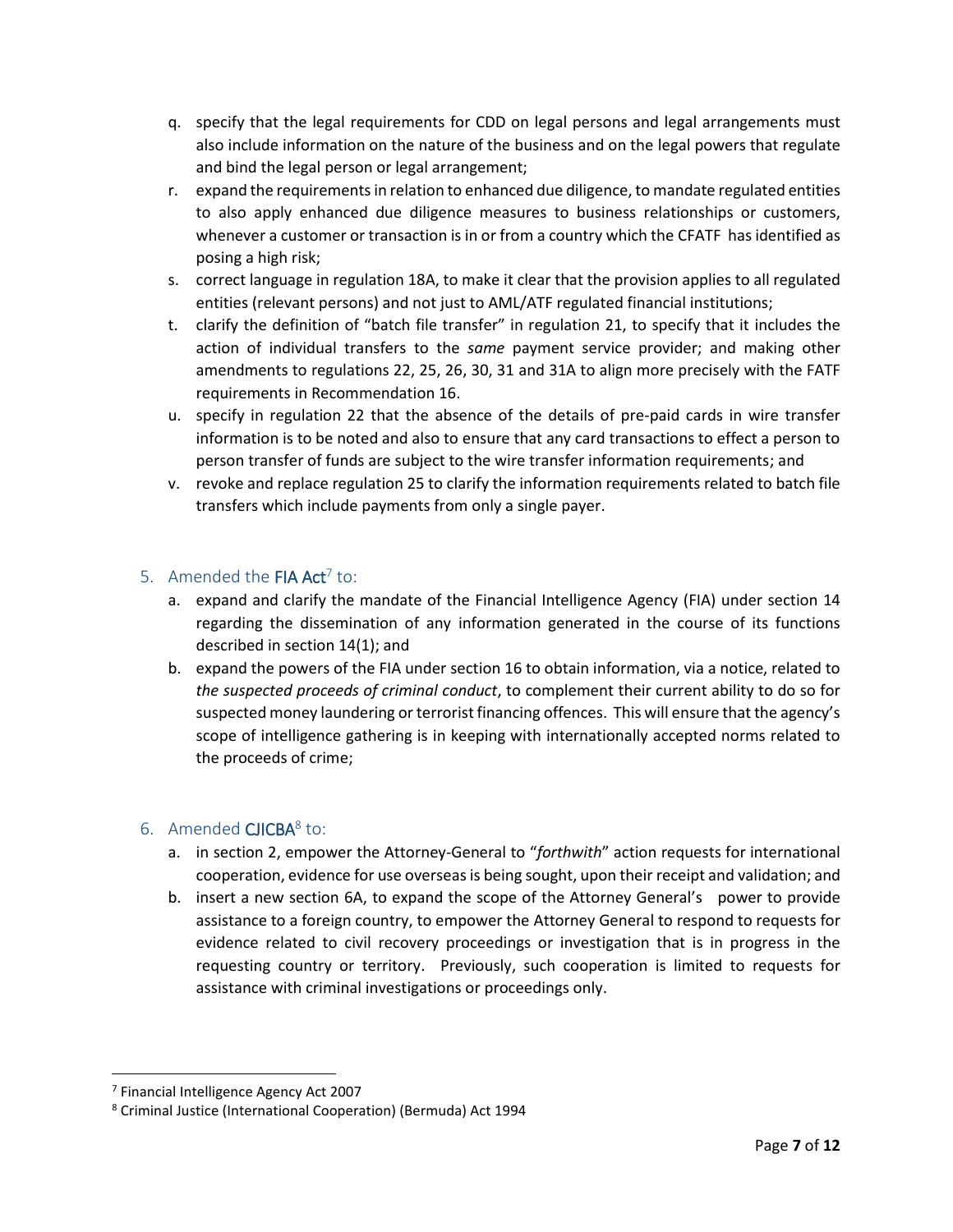### B. AML/ATF-RELATED AMENDMENTS TO OR PROVISIONS IN OTHER LEGISLATION

#### 1. Amended the Trustee Act 1975 to:

- a. require all trustees (regulated and unregulated) to:
	- i. introduce themselves as the trustee to regulated professional service providers or agents, when doing business with such service providers and other agents on behalf of the trust;
	- ii. retain identification information in relation to the trustees, settlors, protectors, beneficiaries or other persons having ultimate control over the trust for which he is the trustee;
	- iii. retain a current record of the names and addresses of the regulated professional service providers and other agents who provide services to the trust of which they are the trustee.
	- iv. Require trustees to ensure that all information filed or retained, (including beneficial ownership information, accounts and records), is accurate, current and kept up to date on a timely basis. In addition, the fine for non-compliance with these requirements was increased from \$7,500 to \$20,000.

#### 2. Amended the Charities Act 2014 to:

- a. update the references to "AML/ATF regulated financial institution" to cross-reference with the revised and consolidated definition now contained in POCA;
- b. make provision for "privately funded charities", to amend the exemption requirements contained in section 18 and specifying the new conditions for exemption from registration. Privately funded charities are required to register with the Registrar General, unless at least one of the trustees (in the case of a trust) is a licensed trustee; or in the case of a company, if it has a registered office with and is subject to compliance by a licensed corporate service provider;
- c. require the Registrar General to maintain a separate part of the register to enter information about privately funded charities, so as to ensure that such information is not publicly available.
- d. provide for notification requirements specific to the establishment of privately funded charities, to require such charities to notify the Registrar General of the establishment of the charity and to specify whether and on what grounds the charity asserts that it is exempt from registration;
- e. specify the transitional arrangements in place in relation to privately funded charities that are in existence at the time the amendments come into force in relation to them (effective 1- August 2018). A period of three (3) months is allowed for registration under the Act; or a period of one (1) month to notify the Registrar of an assertion of exemption and to provide the grounds for and evidence of such belief.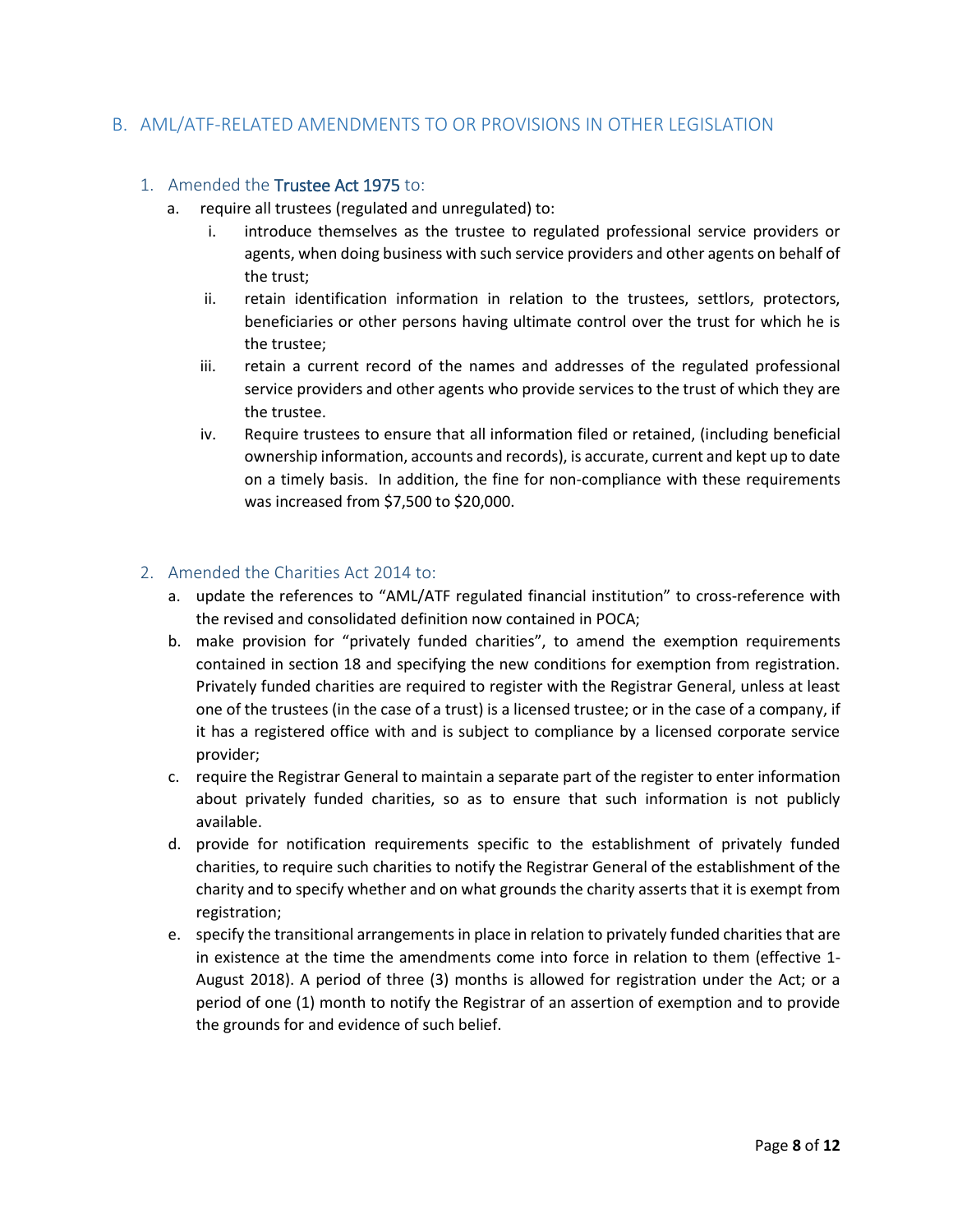- 3. Amended the Insurance Act 1978 to:
	- a. remove the various classes of insurers listed in section 19 and replace with the words "no insurer", for the purpose of specifying that no insurer shall be permitted to engage in noninsurance business, unless such business is ancillary to the insurance business carried on by them; and
	- b. specify that the amendment to section 19 will come into operation on January 1, 2019.

#### 4. Amended the Companies Act 1981 to:

- a. require companies to file with the Registrar of Companies the following information (see sections 13(2) and 62):
	- i. Provisions in the company bye-laws which set forth how to effect the transfer of shares and the registration of estate representatives of deceased shareholders;
	- ii. provisions in company bye-laws which set forth the duties of the secretary to the company;
	- iii. provisions in company bye-laws which set forth the number of members required to constitute a quorum at any general meeting of the members of the company; and
		- NB: **Any amendments to such provisions as specified in paras (i), (ii) & (iii) above, must be filed with the Registrar of Companies within 30 days**
	- iv. more detailed registered office address information, namely, the name of the CSP or registered office provider and the floor and building name, where applicable.
- b. prescribe in section 14, the minimum contents of the publicly available register of companies maintained by the Registrar; and specify the requirement and timing for the public availability of the register for inspection;
- c. include a requirement that the register of members kept by a company include the categories of shares and the nature of the associated voting rights of the members;
- d. insert a new section 261A, which provides for applications for voluntary strike offs of companies;

**NB:** Similar provisions in relation to the public register and the information to be included in the register are set out in amendments made to section 31 of the **Limited Liability Company Act 2016**, as well as section 4 of the **Limited Partnership Act 1883** and section 22 of the **Exempted Partnerships Act 1992**.

- 5. Enacted the Digital Asset Business Act 2018 (and related Rules) to:
	- a. make provision for the regulation of digital asset business and consequentially to bring this new business activity into scope of the AML/ATF laws.
- 6. Amended the Money Service Business Act 2016 to:
	- a. prohibit a money service business from using the services of non-licenced agents to provide money services business in, or from within Bermuda. Such agents will now be required to be licensed under in Bermuda under section 8 of the Act, thereby bring agents employed by a money service business within the scope of Bermuda AML/ATF regime.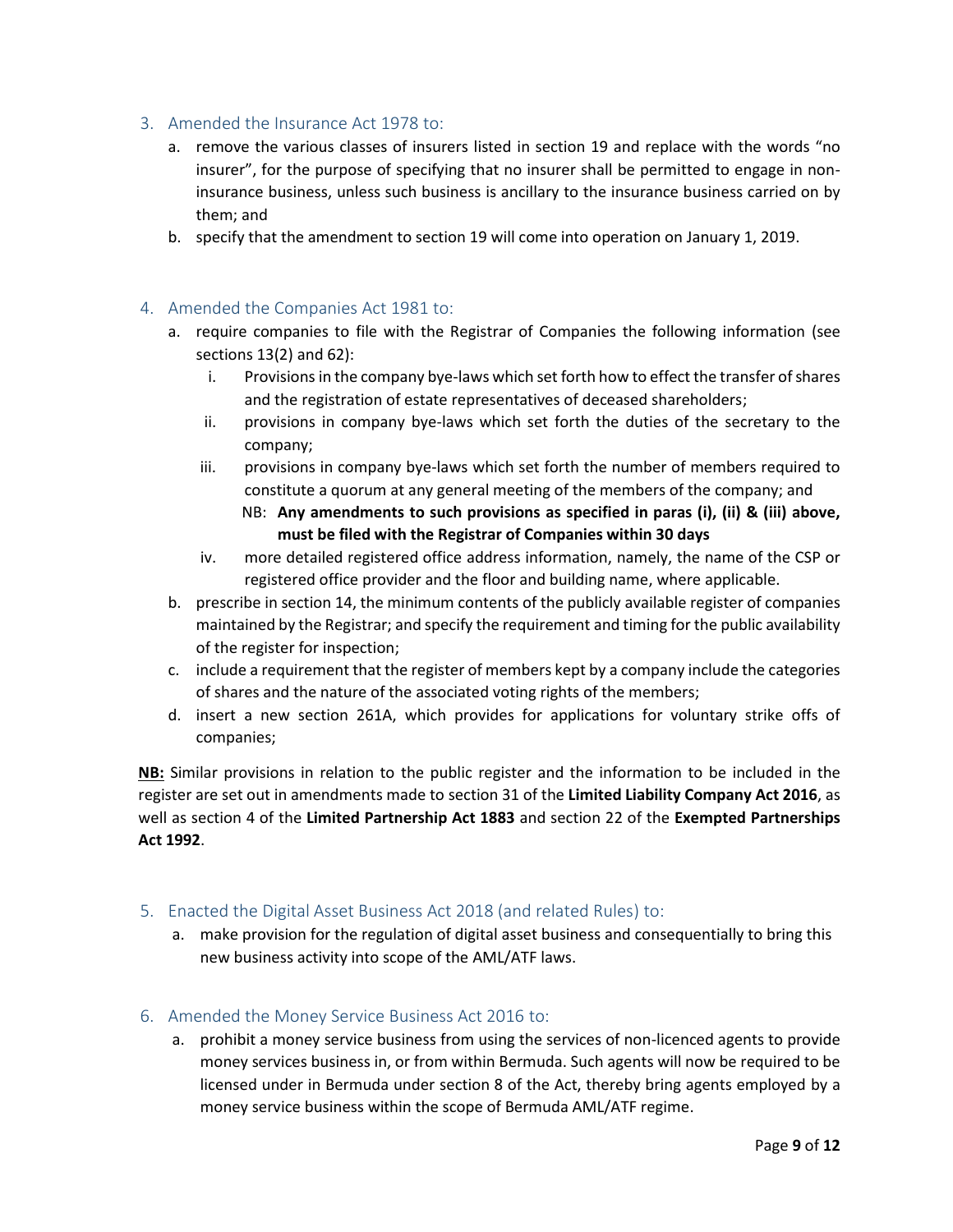#### 7. Amended the Bermuda Bar Act 1974 to:

- a. introduce "fit and proper" requirements for members of the legal profession and for directors, controllers and senior executives of professional companies. It also stipulates the matters to be considered by the Bar Council and by the Barristers & Accountants AML/ATF Board in determining whether a person is fit and proper;
- b. introduce a requirement for law firms/professional companies to register with the Barristers & Accountants AML/ATF Board;
- c. introduce the power to institute and the rules surrounding the institution of limitations on practice in relation to "specified activities"; and
- d. empower the Barristers & Accountants AML/ATF Board to make disciplinary complaints to Disciplinary Committee of Bar Council on matters relevant to the professional conduct of barrister, professional company or registered associate vis-à-vis AML/ATF requirements.

#### 8. Enacted the Bermuda Bar (Barristers and Accountants AML/ATF Board) Rules 2018 to:

- a. reinforce SEA requirements to register with the Barristers and Accountants AML/ATF Board and SEA prohibition on advising in respect of specified activities, unless registered with the Board. Requires Guidance Notes to be integrated into professional practice;
- b. provide greater detail for the registration process under SEA as respects barristers, including supply of detailed data, use of standardized terminology and collection of statistics;
- c. avoid compliance conflicts within groups, by requiring law firms to ensure separate incorporation and operation of any CSP or TSP business, with a 10 % threshold.. It also provides for situations of joint supervision with the BMA;
- d. enlist the support of Bar Council in ensuring AML/ATF professional standards; and also provides for exchange of information as to SEA warnings or cancellations of registration;
- e. limit conflicts of interest, and also codifies operational relationship between the Barristers and Accountants AML/ATF Board and Bermuda Bar Association/Bar Council;
- f. authorize the Board to assist/cooperate with NAMLC; and also provides for collection of statistics; and
- g. formalize the internal constitution of the Board for transparency purposes.

#### 9. Amended the Bar Professional Conduct Committee Rules to:

a. enable the Barristers & Accountants AML/ATF Board to activate and influence AML/ATF discipline within the legal profession. This Board is also given standing to complain directly to the Bar Conduct Committee of breaches of professional code or the new AML/ATF Board Rules (see above). No referral from Bar Council required, thus limiting conflicts of interest. Board to be kept informed of progress of any complaint it may make.

#### 10. Amended the Barristers' Code of Professional Conduct Rules to:

a. integrate the provisions of POCA and SEA into the professional code, making breaches of POCA or failure to comply with SEA supervision an act of improper professional conduct. Effect is to trigger the Bar disciplinary procedures, which has a broad spectrum of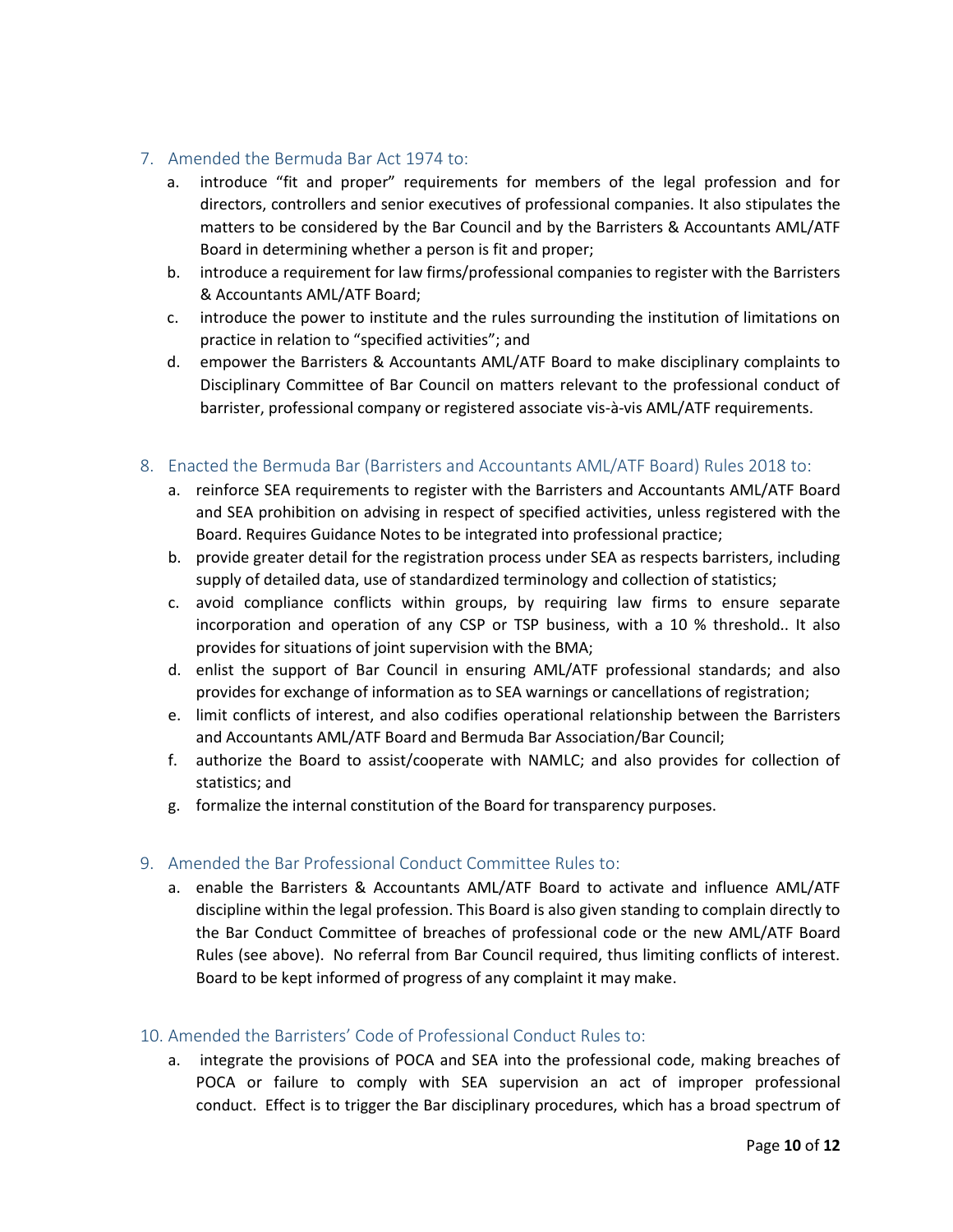possible sanctions. Additional amendments include reporting requirements as to criminal convictions, and a positive professional duty to register with the FIA.

#### 11. Amended the Bar Disciplinary Tribunal Rules to:

a. give the Barristers & Accountants AML/ATF Board standing to supply evidence and influence outcomesin cases of breach of professional code for POCA/SEA reasons. The amendment also creates a new sanction of restriction on advising regarding "specified activities".

#### 12. Amended the Bermuda Bar (Practicing Certificate) Rules,

These operate together with the relevant section in the Bermuda Bar Act 1974, to:

- a. introduce the 'fit and proper person test' as a criterion for issuing and revoking practicing certificates;
- b. require proof of registration with Board and with FIA; and
- c. enable limitations on the scope of practice, such as to exclude "specified activities" in certain cases e.g. sub-prime FPP result:

#### 13. Amended the Chartered Professional Accountants of Bermuda Rules of Professional Conduct:

a. These operate together with relevant sections in the Chartered Professional Accountants of Bermuda Act 1973, to widen the scope of accounting services that require membership within CPA Bermuda, thus extending the scope of Board supervision of the sector.

#### 14. Amended the Chartered Professional Accountants of Bermuda By-Laws

These operate together with relevant sections in the Chartered Professional Accountants of Bermuda Act 1973, to:

- a. widen the scope of accounting services that require membership within CPA Bermuda, thus extending the scope of Board supervision of the sector;
- b. introduce a "fit and proper person test" as a criterion for membership in CPA Bermuda; and
- c. codify the obligations of CPA Members towards the Board and compliance with POCA and SEA similar in scope and effect to the AML/ATF Board Rules for the Bar

#### 15. Issued the International Sanctions (Delegation of Governor's Functions) Notice 2018:

a. by which the Governor delegated to the Minister of Legal Affairs certain of his statutory functions under the International Sanctions legislative framework.